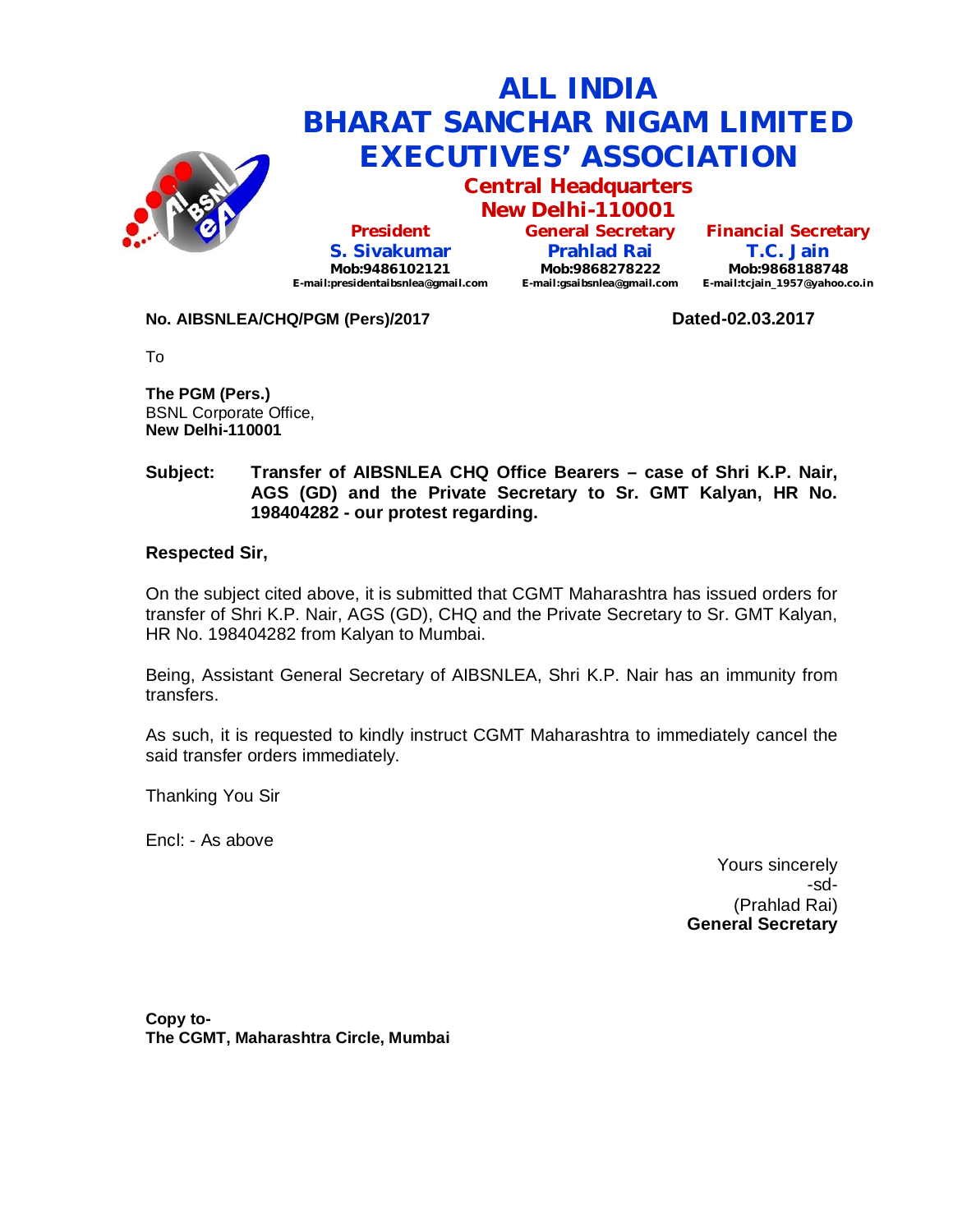

### **ALL INDIA BHARAT SANCHAR NIGAM LIMITED EXECUTIVES' ASSOCIATION Central Headquarters**

**President S. Sivakumar Mob:9486102121 E-mail:presidentaibsnlea@gmail.com**

**New Delhi-110001 General Secretary Prahlad Rai Mob:9868278222 E-mail:gsaibsnlea@gmail.com**

**Financial Secretary T.C. Jain Mob:9868188748 E-mail:tcjain\_1957@yahoo.co.in**

### **No. AIBSNLEA/CHQ/ PGM (Pers.)/2017 Dated-02.03.2017**

To

**The PGM (Pers.)** BSNL Corporate Office, **New Delhi-110001** 

### **Subject: Requested for transfer / posting / cancellation / retention in the Cadre of SDE-Reg.**

Respected Sir,

Kindly find enclosed herewith following request applications for transfer / posting / cancellation / retention in the Cadre of SDE -Reg.

| S.<br><b>No</b> | Name of the Officer                                                        | <b>Present</b><br><b>Circle</b>                      | <b>Requested</b><br>for | <b>Remarks</b>                                                                                                                                                                                                                            |
|-----------------|----------------------------------------------------------------------------|------------------------------------------------------|-------------------------|-------------------------------------------------------------------------------------------------------------------------------------------------------------------------------------------------------------------------------------------|
| 01              | Shri B. V. Sriniyasa<br>Rao,<br>SDE, CO.<br>Vijayawada<br>HR No. 199001044 | Andhra<br>Pradesh but<br>under transfer<br>to Assam  | Andhra<br>Pradesh       | The officer has requested to cancel his<br>transfer orders to Assam due to his<br>compelling family circumstances. It is<br>said that BSNL CO has approved Circle<br>Break as one time measure for posting in<br>CO AP Circle Vijayawada. |
| 02              | Shri R. Krishnan,<br><b>SDE</b><br>HR No. 198600561                        | <b>Tamil Nadu</b><br>but under<br>transfer to<br>CTD | Tamil Nadu              | The officer has requested for cancellation<br>of his transfer orders due to<br>his<br>compelling family circumstances. His<br>sister, fully dependent on him is more<br>than 60% PWD.                                                     |
| 03              | Shri K. Syama<br>Sundara Rao, SDE<br>HR No. 198303824                      | Andhra<br>Pradesh but<br>under transfer<br>to CTD    | Andhra<br>Pradesh       | The officer has requested for his retention<br>in Andhra Pradesh Circle<br><b>up</b><br>to<br>31.10.2017 due to his compelling family<br>Circumstances.                                                                                   |

It is requested to kindly consider the above case sympathetically at the earliest.

Thanking You Sir

Encl: - As above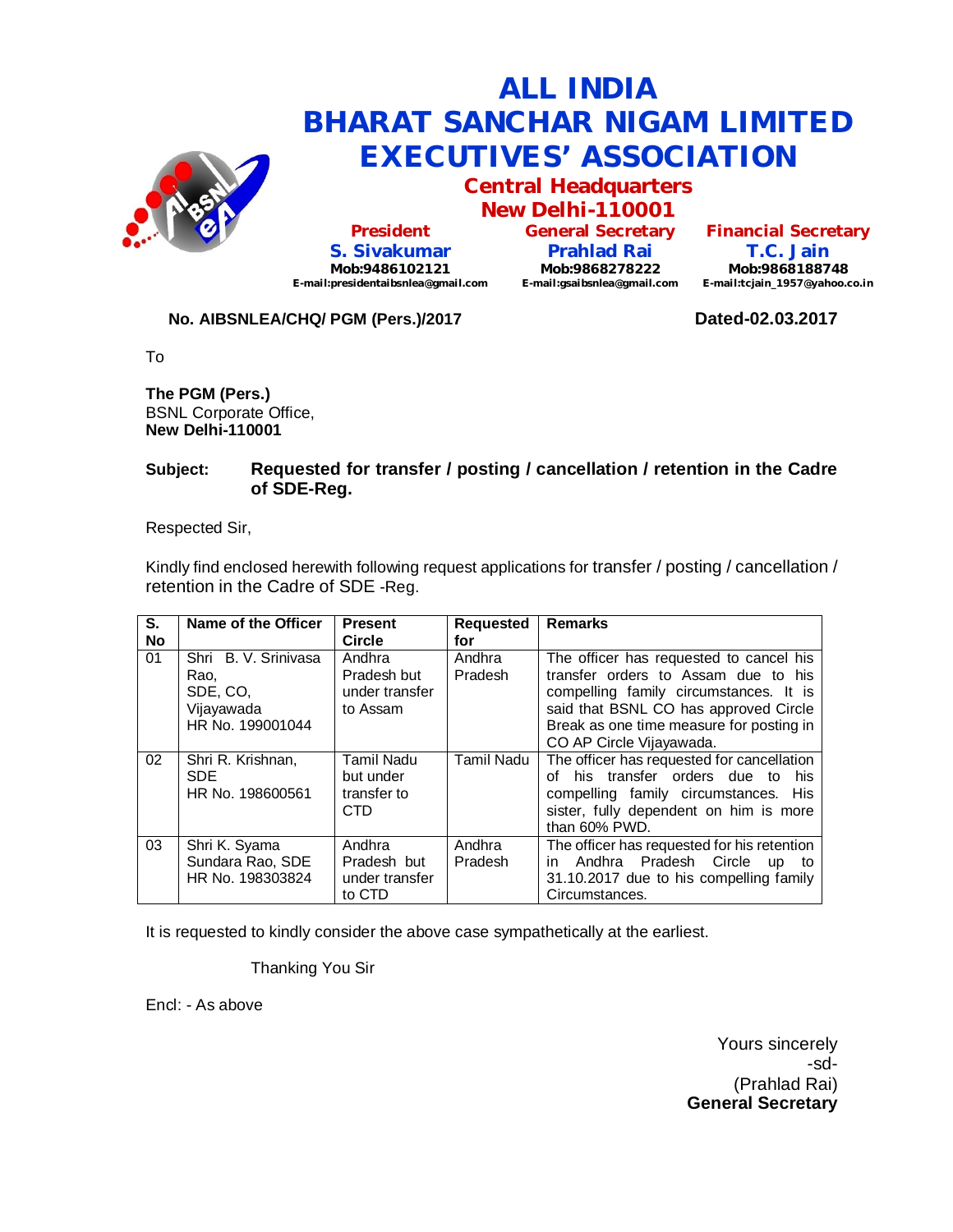

### **ALL INDIA BHARAT SANCHAR NIGAM LIMITED EXECUTIVES' ASSOCIATION Central Headquarters**

**President S. Sivakumar Mob:9486102121 E-mail:presidentaibsnlea@gmail.com**

**New Delhi-110001 General Secretary Prahlad Rai Mob:9868278222 E-mail:gsaibsnlea@gmail.com**

**Financial Secretary T.C. Jain Mob:9868188748 E-mail:tcjain\_1957@yahoo.co.in**

### **No. AIBSNLEA/CHQ/ PGM (Pers.)/2017 Dated-02.03.2017**

To

**The PGM (Pers.)** BSNL Corporate Office, **New Delhi-110001** 

### **Subject: Requested for transfer / posting / cancellation / retention in the Cadre of AGM/DE-Reg.**

Respected Sir,

Kindly find enclosed herewith following request applications for transfer / posting / cancellation / retention in the Cadre of AGM/DE –Reg.

| S.        | Name of the Officer   | <b>Present</b> | <b>Requested</b> | <b>Remarks</b>                               |
|-----------|-----------------------|----------------|------------------|----------------------------------------------|
| <b>No</b> |                       | <b>Circle</b>  | for              |                                              |
|           |                       |                |                  |                                              |
| 01        | Shri M.B. Kulkarni,   | Karnataka but  | Karnataka        | The officer has requested for cancellation   |
|           | AGM                   | under transfer |                  | of his transfer orders for Kerala due to his |
|           | HR No. 198311536      | to Kerala      |                  | compelling medical circumstances.            |
| 02        | Shri A. Ravi Kumar,   | RGMTTC.        | RGMTTC,          | The officer has requested for his retention  |
|           | DE                    | Tamil Nadu     | Tamil Nadu       | Tamil Nadu Circle due<br>to<br>−to<br>his.   |
|           | HR No. 198600580      |                |                  | compelling family circumstances. He has      |
|           |                       |                |                  | been selected as DE RGMTTC for a             |
|           |                       |                |                  |                                              |
|           |                       |                |                  | tenure of 5 years and joined only on         |
|           |                       |                |                  | 09.09.2016.                                  |
| 03        | Shri M. Ramanathan,   | Tamil Nadu     | Tamil Nadu       | The officer has requested for cancellation   |
|           | AGM                   | but under      |                  | of his transfer to West Bengal Circle due    |
|           | HR No. 198201538      | transfer to    |                  | to his compelling family circumstances.      |
|           |                       | West Bengal    |                  |                                              |
| 04        | Shri R.K. Srivastava, |                |                  |                                              |
|           |                       | $UP(E)$ but    | UP (East)        | The officer has requested for cancellation   |
|           | DE                    | under transfer |                  | of his transfer orders for BSNL CO and       |
|           | HR No. 198802305      | to BSNL CO     |                  | requests to retain him in UP (East) due to   |
|           |                       |                |                  | his compelling family circumstances.         |

It is requested to kindly consider the above case sympathetically at the earliest.

Thanking You Sir

Encl: - As above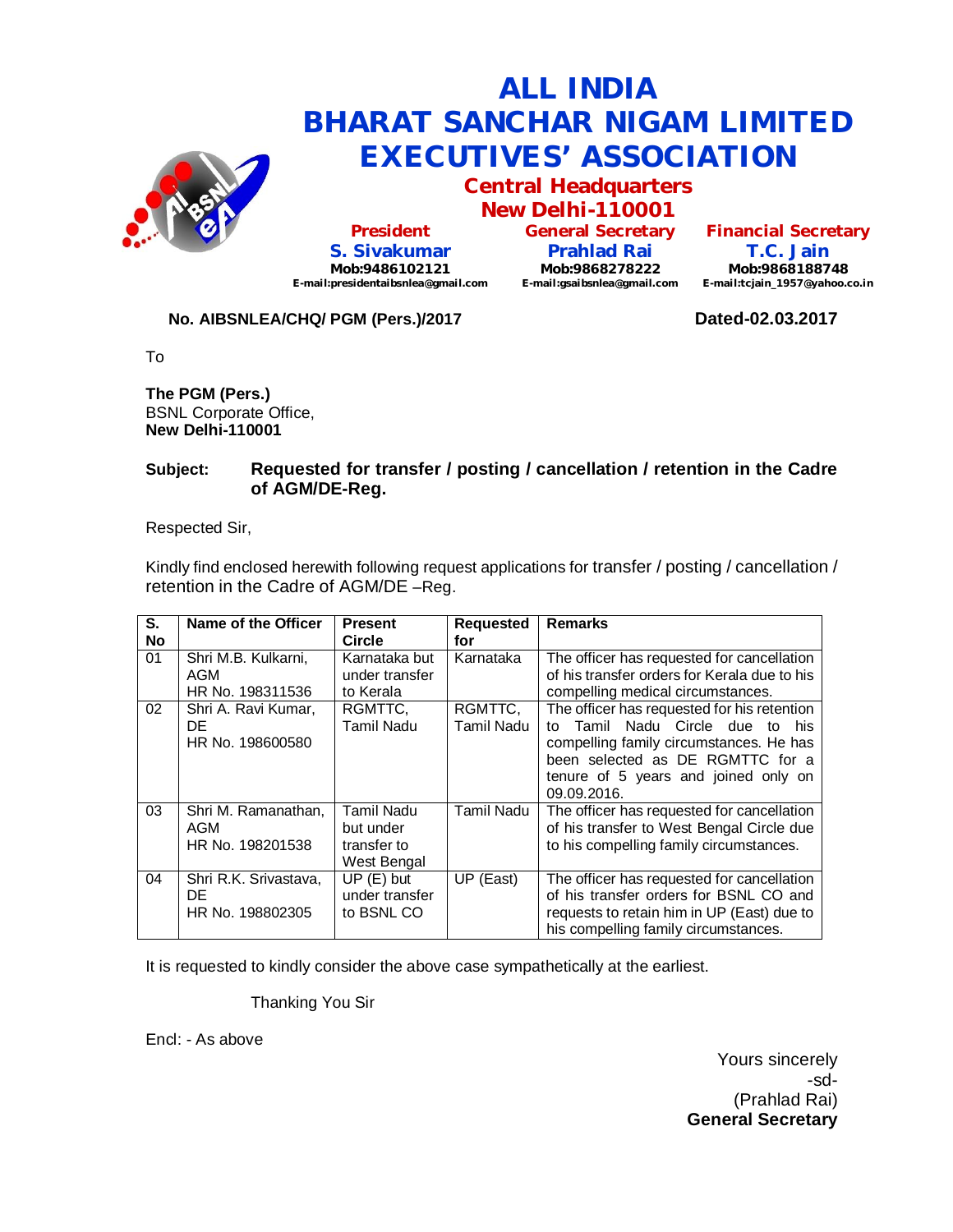

**Central Headquarters New Delhi-110001**

**President S. Sivakumar Mob:9486102121 E-mail:presidentaibsnlea@gmail.com**

**General Secretary Prahlad Rai Mob:9868278222 E-mail:gsaibsnlea@gmail.com E-mail:tcjain\_1957@yahoo.co.in**

**Financial Secretary T.C. Jain Mob:9868188748**

### **No. AIBSNLEA/CHQ/ PGM (Pers.)/2017 Dated-02.03.2017**

To

**The PGM (Pers.)** BSNL Corporate Office, **New Delhi-110001** 

### **Subject: Requested for transfer / posting / cancellation / retention in the Cadre of SDE-Reg.**

Respected Sir,

Kindly find enclosed herewith following request applications for transfer / posting / cancellation / retention in the Cadre of SDE –Reg.

| S.        | Name of the Officer                               | I Present                                        | Requested  | <b>I</b> Remarks                                                                                                                                                                                     |
|-----------|---------------------------------------------------|--------------------------------------------------|------------|------------------------------------------------------------------------------------------------------------------------------------------------------------------------------------------------------|
| <b>No</b> |                                                   | <b>Circle</b>                                    | for        |                                                                                                                                                                                                      |
| 01        | Shri M. Manoharan,<br>DE (LA)<br>HR No. 198500042 | l Tamil Nadu<br>but under<br>transfer to<br>CTD. | Tamil Nadu | The officer has requested for his retention<br>Tamil Nadu Circle due to his<br>$\mathsf{I}$<br>compelling medical circumstances and<br>family grounds. His wife is working as<br>JAO in BSNL Trichy. |

It is requested to kindly consider the above case sympathetically at the earliest.

Thanking You Sir

Encl: - As above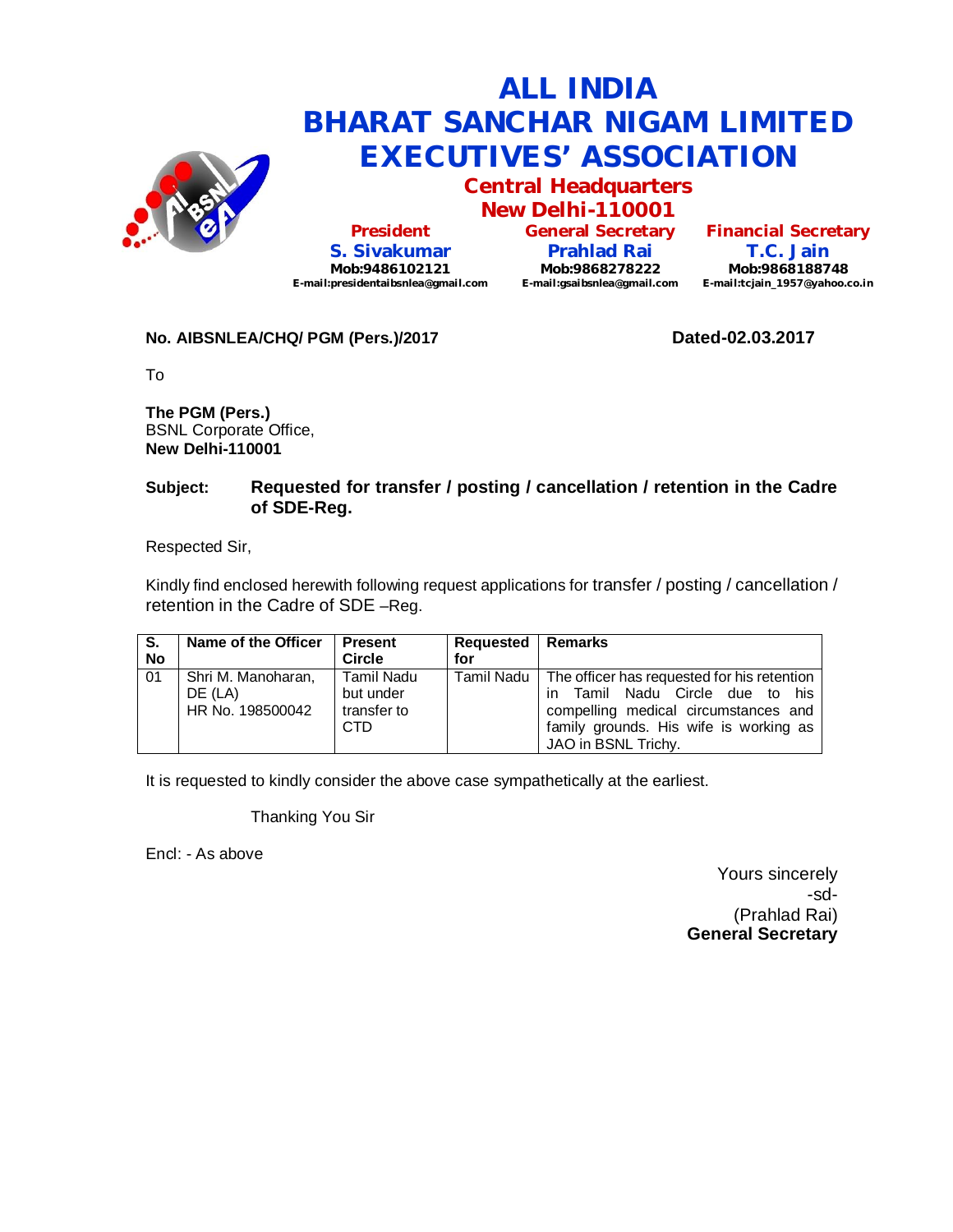

**Central Headquarters**

**New Delhi-110001 President S. Sivakumar Mob:9486102121 E-mail:presidentaibsnlea@gmail.com**

**General Secretary Prahlad Rai Mob:9868278222 E-mail:gsaibsnlea@gmail.com**

**Financial Secretary T.C. Jain Mob:9868188748 E-mail:tcjain\_1957@yahoo.co.in**

### **No. AIBSNLEA/CHQ/ PGM (Pers.)/2017 Dated-02.03.2017**

To

**The PGM (Pers.)** BSNL Corporate Office, **New Delhi-110001** 

### **Subject: Requested for transfer / posting / cancellation / retention in the Cadre of AGM/DE-Reg.**

Respected Sir,

Kindly find enclosed herewith following request applications for transfer / posting / cancellation / retention in the Cadre of AGM/DE –Reg.

| S.<br><b>No</b> | Name of the Officer                                                   | <b>Present</b><br><b>Circle</b> | <b>Requested</b><br>for   | <b>Remarks</b>                                                                                                                                              |
|-----------------|-----------------------------------------------------------------------|---------------------------------|---------------------------|-------------------------------------------------------------------------------------------------------------------------------------------------------------|
| 01              | Shri A. Rajendran<br>Eugene Roy, DE<br>HR No. 198306428               | <b>STR</b>                      | STR/<br>Tamil<br>Nadu/STP | The officer has requested for his posting<br>in STR/Tamil Nadu/ STP Circle on his<br>promotion to DGM (Engg) due to his<br>compelling family circumstances. |
| 02              | Shri I. Xaviour<br>Joseph Arokiaraj<br>Beschi, DE<br>HR No. 198307601 | <b>STR</b>                      | Tamil<br>Nadu/<br>STP/STR | The officer has requested for his posting<br>in Tamil Nadu/ STP/ STR Circle as DGM<br>(Ad-hoc) on promotion due to his<br>compelling family circumstances.  |
| 03              | Shri Vaijanath U.<br>Hanagi, DE<br>HR No. 198306544                   | Karnataka                       | Karnataka                 | The officer has requested for his posting<br>to Karnataka Circle on his promotion to<br>DGM (Engg.) due to his compelling family<br>circumstances.          |

It is requested to kindly consider the above case sympathetically at the earliest.

Thanking You Sir

Encl: - As above